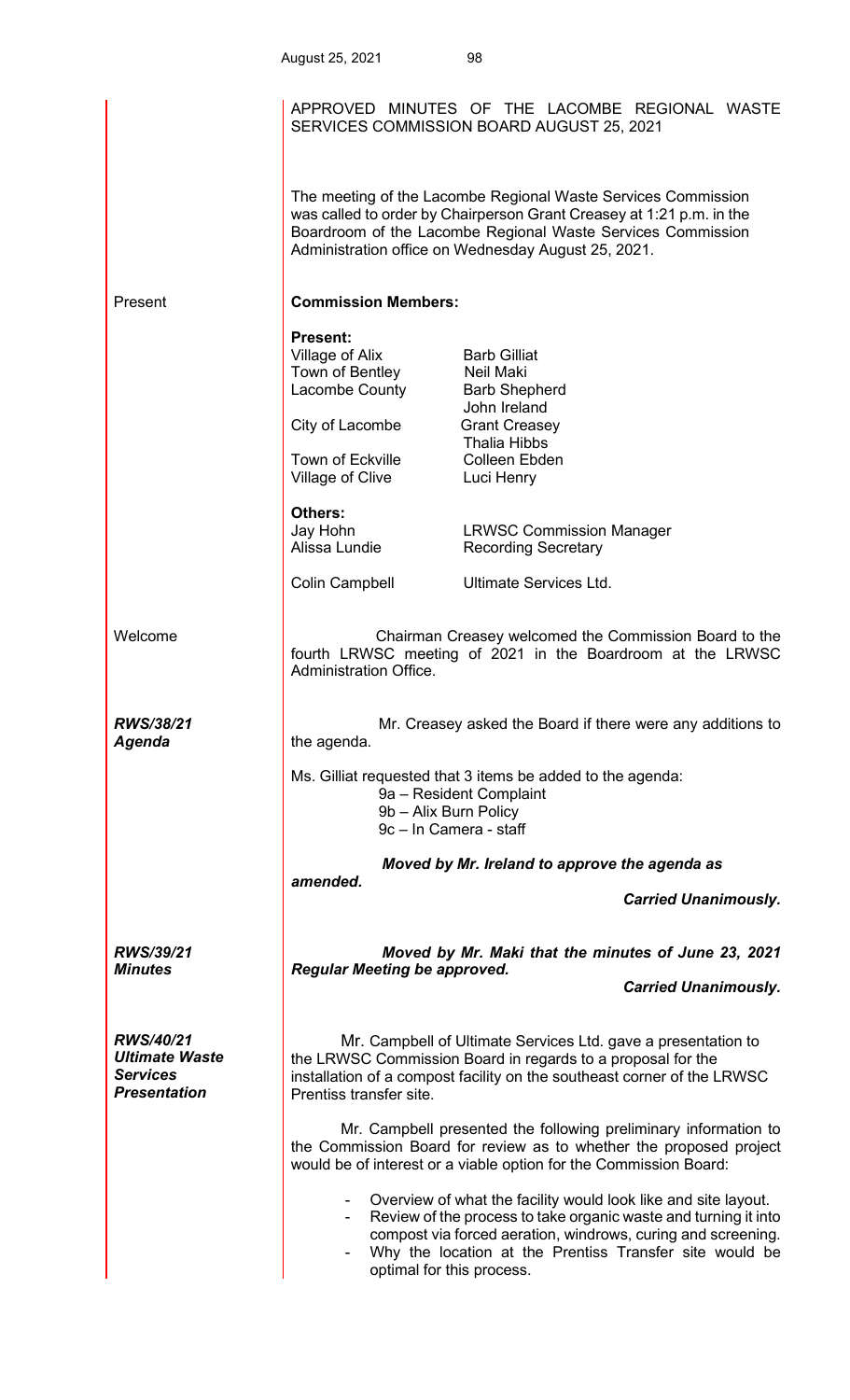|                                                                                                                                           | Source separation, best practices and outside contracts for<br>raw material supply.<br>Approximate timeline of when the plant could become<br>operational if permission and approvals were obtained.<br>Moved by Ms. Hibbs that the Ultimate Services Ltd.<br>Presentation be received as information by the Commission.                                                                                                                                                                                                                                                                                                          |
|-------------------------------------------------------------------------------------------------------------------------------------------|-----------------------------------------------------------------------------------------------------------------------------------------------------------------------------------------------------------------------------------------------------------------------------------------------------------------------------------------------------------------------------------------------------------------------------------------------------------------------------------------------------------------------------------------------------------------------------------------------------------------------------------|
|                                                                                                                                           | <b>Carried Unanimously.</b>                                                                                                                                                                                                                                                                                                                                                                                                                                                                                                                                                                                                       |
| <b>RWS/41/21</b><br><b>Waste Haul</b><br><b>Summaries</b>                                                                                 | Administration reviewed the Waste Haul summaries for the<br>months of June and July 2021. Clarification was given in the following<br>areas:                                                                                                                                                                                                                                                                                                                                                                                                                                                                                      |
|                                                                                                                                           | Mr. Hohn reviewed the current dry rubble totals and wood totals<br>$\bullet$<br>and they are on pace to be about the same as last year.<br>Mr. Hohn noted that compactor garbage totals are down at the Alix<br>$\bullet$<br>transfer site and attributed that to the attendants on site ensuring<br>that more loads are separated into the proper bins.<br>The compactor garbage at the Eckville Transfer site is being<br>monitored for garbage content, as there is some concern with<br>rubble items being mixed in the loads that are being brought in by<br>contracted haulers for example engine blocks, white goods, etc. |
|                                                                                                                                           | Moved by Ms. Ebden that the Waste Haul Summaries<br>for the months of June and July 2021 be received as information by<br>the Commission.                                                                                                                                                                                                                                                                                                                                                                                                                                                                                         |
|                                                                                                                                           | <b>Carried Unanimously.</b>                                                                                                                                                                                                                                                                                                                                                                                                                                                                                                                                                                                                       |
| <b>RWS/42/21</b><br><b>Accounts Paid</b><br><b>YTD Budget</b><br><b>Comparative List</b><br><b>Acct. Payable</b><br><b>Cheque Listing</b> | Administration reported on the following with the Commission:<br>- Year to Date Budget Report July 31, 2021.<br>- Accounts Payable Cheque Listing from<br>June 1 - July 31, 2021.                                                                                                                                                                                                                                                                                                                                                                                                                                                 |
|                                                                                                                                           | Moved by Ms. Gilliat that the YTD Budget Comparative<br>to July 31, 2021, be received as information by the Commission.                                                                                                                                                                                                                                                                                                                                                                                                                                                                                                           |
|                                                                                                                                           | <b>Carried Unanimously.</b>                                                                                                                                                                                                                                                                                                                                                                                                                                                                                                                                                                                                       |
|                                                                                                                                           | Moved by Ms. Gilliat that the Accounts Payable Cheque<br>Listing from June 1- July 31, 2021 be received as information by the<br><b>Commission.</b>                                                                                                                                                                                                                                                                                                                                                                                                                                                                               |
|                                                                                                                                           | <b>Carried Unanimously.</b>                                                                                                                                                                                                                                                                                                                                                                                                                                                                                                                                                                                                       |
|                                                                                                                                           | RESOURCE RESOLUTION RWS /19/21; RWS/30/21; RWS/31/21                                                                                                                                                                                                                                                                                                                                                                                                                                                                                                                                                                              |
| <b>RWS/43/21</b><br><b>RSC Bylaw 1-2021</b><br><b>Amendments-</b><br><b>Third Reading</b>                                                 | Chairman Creasey reviewed with the Board that as per<br>the amendments to Part 15.1 of the Municipal Government Act, the<br>Lacombe Regional Waste Services Commission must pass an amended<br>bylaw respecting Being A Governance Bylaw of the Lacombe Regional<br><b>Waste Services Commission.</b>                                                                                                                                                                                                                                                                                                                             |
|                                                                                                                                           | Moved by Ms. Shepherd that Bylaw No. 1-2021<br>respecting the Governance Bylaw of the Lacombe Regional Waste<br>Services Commission be now read for a third time and finally<br>passed.                                                                                                                                                                                                                                                                                                                                                                                                                                           |
|                                                                                                                                           | <b>Carried Unanimously.</b>                                                                                                                                                                                                                                                                                                                                                                                                                                                                                                                                                                                                       |
|                                                                                                                                           |                                                                                                                                                                                                                                                                                                                                                                                                                                                                                                                                                                                                                                   |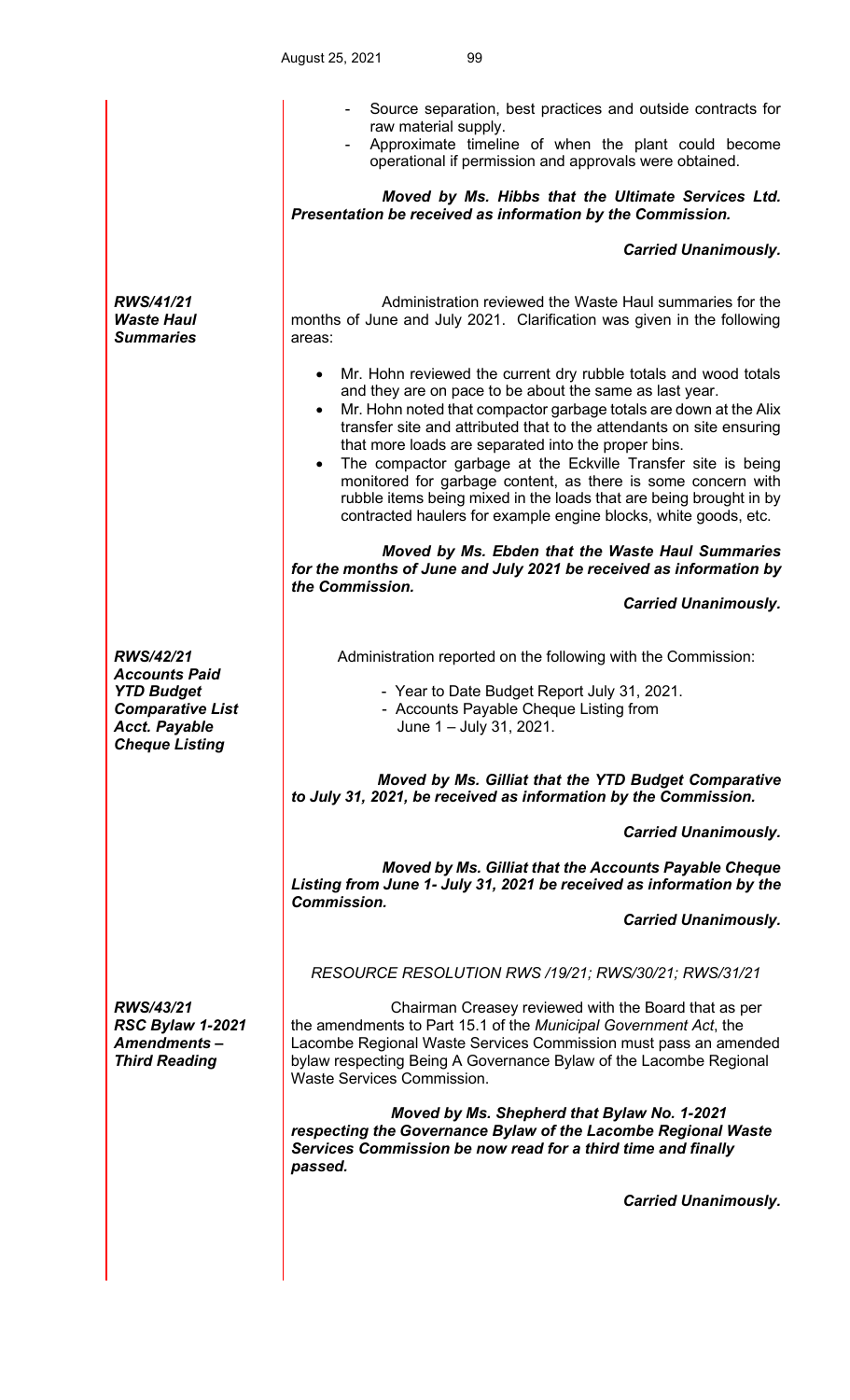| <b>RWS /44/21</b><br><b>Bylaw 2-2021</b><br><b>Amendments-</b><br><b>Third Reading</b> | Chairman Creasey reviewed with the Board that as per the<br>amendments to Part 15.1 of the Municipal Government Act, the Lacombe<br>Regional Waste Services Commission must pass an amended bylaw<br>respecting The Fees Charged By The Commission For Services Provided<br>To Its Customers Or To Any Class Of Its Customers.<br>Moved by Ms. Gilliat that Bylaw No. 2-2021, Being A<br>Bylaw Respecting The Fees Charged By The Commission For<br>Services Provided To Its Customers Or To Any Class Of Its<br>Customers be now read for a third time and finally passed.                                                                                                                                                                                                                                                                                                                                                                                                                                                                                                                                                                                                                                                                                                                                                                                                                                                                                                                                                                                                                                                                                                                    |
|----------------------------------------------------------------------------------------|------------------------------------------------------------------------------------------------------------------------------------------------------------------------------------------------------------------------------------------------------------------------------------------------------------------------------------------------------------------------------------------------------------------------------------------------------------------------------------------------------------------------------------------------------------------------------------------------------------------------------------------------------------------------------------------------------------------------------------------------------------------------------------------------------------------------------------------------------------------------------------------------------------------------------------------------------------------------------------------------------------------------------------------------------------------------------------------------------------------------------------------------------------------------------------------------------------------------------------------------------------------------------------------------------------------------------------------------------------------------------------------------------------------------------------------------------------------------------------------------------------------------------------------------------------------------------------------------------------------------------------------------------------------------------------------------|
|                                                                                        | <b>Carried Unanimously.</b>                                                                                                                                                                                                                                                                                                                                                                                                                                                                                                                                                                                                                                                                                                                                                                                                                                                                                                                                                                                                                                                                                                                                                                                                                                                                                                                                                                                                                                                                                                                                                                                                                                                                    |
| RWS/45/21<br><b>Tipping Fees</b>                                                       | Mr. Hohn reported to the Commission Board that due to the<br>increased cost of goods and supplies he suggested that an increase in<br>tipping fees from \$40.00/MT to \$45.00/MT would help offset some of the<br>increased operational costs the Commission was facing.                                                                                                                                                                                                                                                                                                                                                                                                                                                                                                                                                                                                                                                                                                                                                                                                                                                                                                                                                                                                                                                                                                                                                                                                                                                                                                                                                                                                                       |
|                                                                                        | This increase would become effective on January 1, 2022, so<br>plenty of notice could be given to the commercial carriers so that they<br>could adjust their contracts accordingly.                                                                                                                                                                                                                                                                                                                                                                                                                                                                                                                                                                                                                                                                                                                                                                                                                                                                                                                                                                                                                                                                                                                                                                                                                                                                                                                                                                                                                                                                                                            |
|                                                                                        | Moved by Ms. Hibbs that the Commission Board<br>approve the increase of dry rubble tipping fees from \$40.00/MT to<br>\$45.00/MT to be effective January 1, 2022.                                                                                                                                                                                                                                                                                                                                                                                                                                                                                                                                                                                                                                                                                                                                                                                                                                                                                                                                                                                                                                                                                                                                                                                                                                                                                                                                                                                                                                                                                                                              |
|                                                                                        | <b>Carried Unanimously.</b>                                                                                                                                                                                                                                                                                                                                                                                                                                                                                                                                                                                                                                                                                                                                                                                                                                                                                                                                                                                                                                                                                                                                                                                                                                                                                                                                                                                                                                                                                                                                                                                                                                                                    |
| RWS/46/21<br><b>Manager's Report</b>                                                   | Mr. Hohn reported on the following Manager's Report to July<br>31, 2021. The highlights are as follows:                                                                                                                                                                                                                                                                                                                                                                                                                                                                                                                                                                                                                                                                                                                                                                                                                                                                                                                                                                                                                                                                                                                                                                                                                                                                                                                                                                                                                                                                                                                                                                                        |
|                                                                                        | Staff Update.<br>Site repairs – upcoming repairs to fencing, signage and<br>housekeeping at the sites.<br>Mattress Recycling Program - we have shipped nearly 1800<br>mattresses since the beginning of the program and diverted 1900<br>mattresses from the landfill. Total weight of diverted mattresses is<br>approximately 57MT.<br>Site Improvements - Burn Barrel Bunkers have been installed at<br>all of the transfer sites.<br>Compost Facility - Initial cost comparisons to using the proposed<br>Ultimate Services Compost Facility versus hauling all MSW to<br>WDML indicates that LRWSC would see no real change in<br>operational costs in the short term. The hidden savings would<br>come in prolonging the life of equipment, and Landfill space. We<br>are waiting on our Disposition Renewal with Alberta Public Lands,<br>at which point we would be able to apply to sublet a portion of the<br>land to Ultimate for the facility to start their approval process. The<br>initial agreed upon fees for each side to be able to use for<br>budgeting purposes are:<br>LRWSC pays Ultimate \$45.00/MT for tipping fees for all<br>$\circ$<br>Member vehicles including LRWSC Trucks.<br>Ultimate pays LRWSC \$80.00/MT for any material that<br>$\circ$<br>will return to be landfilled.<br>Ultimate will pay \$8000.00/year (5 year leases) for a 20<br>$\circ$<br>year lease of approx. 18 acres of land.<br>Ultimate will pay 1/2 of the Scale House Operators wage.<br>$\circ$<br>Ultimate will take all stockpiled wood waste from LRWSC<br>$\circ$<br>at no charge.<br>Moved by Ms. Hibbs that the Managers Report be<br>received as information by the Commission. |